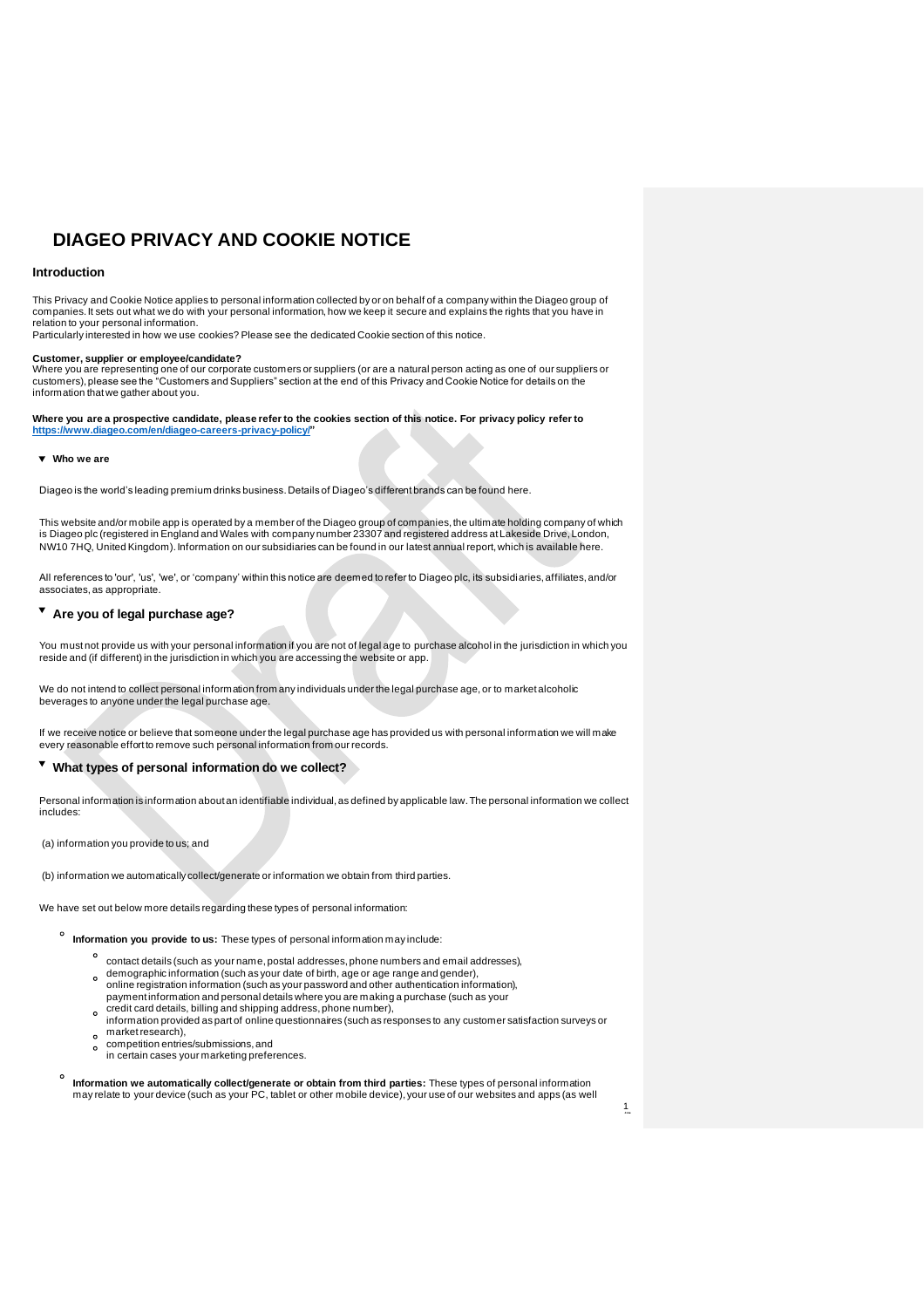as certain third-party websites with whom we have partnered), and/or your personal preferences, interests, or geographic location. Examples of these types of information include:

- name and age (or predicted age range),
- $\circ$ information about your device, operating system, browser and IP address,
- unique identifiers associated with your device,
- $\circ$ details of web pages that you have visited,
- which products you have looked at online (including information about products you have searched for or viewed, purchased or added to an online shopping basket),
- o how long you spend on certain areas of a website or app together with the date and time of your visit/usage, personal information contained within user-generated content (such as blogs and social media postings), social media user name or ID, and

social media profile photo and other social media profile information (such as number of followers).

## **How/when do we collect personal information?**

- **Information you provide to us:** There are various situations in which you may directly provide personal information to us. These include when you:
	- enter a competition or take advantage of a promotion, fill in an online questionnaire (such as a customer satisfaction survey), provide credit card details (such as when purchasing products from us), contact us with an enquiry or ask us to provide you with information,
	- register on a website or app or leave any reviews or comments, attend any of our promotional events,
	-
	- forward an item to a friend, inform us of your marketing preferences, and/or  $\circ$
	- $\circ$ communicate with us via social media websites, third party apps or similar technologies.

We will indicate where any personal information we have requested is mandatory or optional. We will also explain the<br>consequences should you decide not to provide information which we have indicated is mandatory. In some c mean we are unable to provide you with a certain service or product.

**Information we automatically collect/generate:** When you browse or use our websites or apps (as well as certain third- party websites with whom we have partnered) we (and our partners) use cookies and similar technologies to collect information automatically from one or more of your devices associated with you (see below for more details regarding the use of cookies and similar technologies).

We also use certain automated techniques and technologies to infer or generate additional information about you, for example by analysing or predicting certain personal aspects such as your personal preferences or interests.<br>In addition, we receive IP addresses from all users because this information is automatically reported by your bro time you view a web page. For most users accessing the internet, the IP address will be different every time you log on. IP

- addresses are generally recorded in files called "log files". **Information we obtain from third parties:** In addition to the information we collect as described above, we may also partner with and use the services of various third parties to collect personal data about you from other sources, We will only obtain such information where we have your consent and/or another legal ground to do so. This information may include:
	- $\circ$ Data from other organisations who have obtained your permission to share information about you with us;
	- Data we receive when someone refers you for our products and services (please see below for more); Data we may require from other organisations to fulfil our legal obligations; and/or  $\circ$
	- $\circ$
	- Where your information is publicly available.

Here are a few places third party data may come from:

Public information sources, such as the Electoral Roll; Third-party social media platforms; Other third-party websites that we have partnered with.

# **Purposes for which your personal information is used**

The different purposes for which we use your personal information are set out below:

- **Marketing Communications:** We may use your personal information to communicate with you through channels such as<br>email, SMS and post about our products and services, and those of our subsidiaries, affiliates, and parent c any of their related businesses. This may also include using your date of birth to send you special offers around your birthday. You have the right to opt out at any time from receipt of further marketing communications as described in "Your Rights" section.
- **Marketing analysis:** We may use your personal information for marketing analysis, for example, to assess trends amongst our consumers and what people are saying about our products, to evaluate the impact and effectiveness of our marketing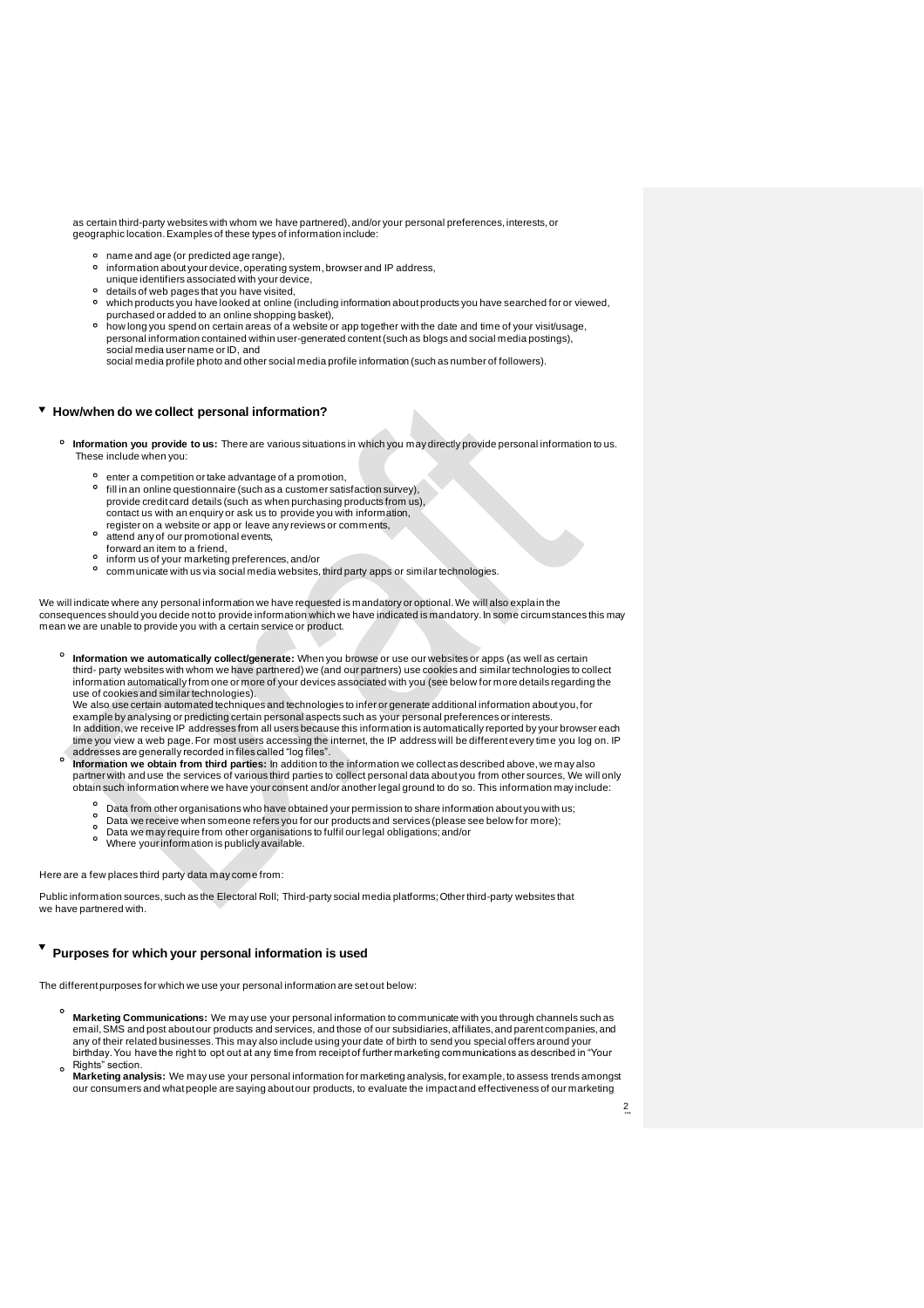campaigns and promotions, and to analyse the number and types of visitors to our websites and/or users of our apps (including the locations from which such visitors/users access our websites and apps). We often aggregate personal

information for these purposes so that it no longer identifies any particular individual. **Online interest-based advertising:** We use techniques such as "online behavioural advertising" and "programmatic advertising" which involve the use of personal information, which includes the information we automatically collect/generate as referred to above (such as information about your online activity and/or personal preferences), as well as other information you provide to us (such as your contact details) and information regarding your online purchase (and the<br>sharing of it with our service providers) to display the most appropriate and relevant advertising to you websites, apps or third-party websites (including social media platforms). Similarly, we may also use such personal information (and share it with our service providers as described below) in order

to determine if you are a member of a particular social media platform so that a) we can display our advertising to you on that service or<br>b) we can identify consumers who share similar interests a

b) we can identify consumers who share similar interests and characteristics with you for the purposes of making our advertising more relevant to consumers – examples of this are Facebook's "Custom Audiences" and "Lookalike Audiences" products which we may use in certain countries subject to local law.

In relation to these products, we act as joint controller of your data. See the section on **Cookies** below for more details about online interest-based advertising. You have the right to opt-out at any time from the use of your personal information for online interest-based advertising.

- **Online ad verification:** We use personal information to monitor our digital advertising to ensure that it does not appear on unsuitable websites or near inappropriate content, and also to ensure that our advertising is visible and seen by real people online (as opposed to 'bots' or similar fraudulent techniques).
- **Forward to a friend:** When you provide us with information regarding another individual, such as when you request that we send someone information from one of our websites, we will send that individual only the information you specifically requested that we send. We will not send them additional communications based on your providing us with their information. You must confirm that your friend is of Legal Purchase Age in the jurisdiction where they are located in order for us to transmit the requested information and that they are happy to receive any such communications.
- **Authentication and access control:** We may use your personal information to authenticate your access to our websites or apps and to determine which content to provide you and/or whether you should be granted access to certain content (for example checking your age or location to ensure you are of Legal Purchase Age in the jurisdiction where you are located). We may also use your personal information to verify your identity when responding to any requests to exercise your rights under applicable law.
- **Comply with legal obligations and protect against legal claims or liability:** We may use your personal information to comply with our legal obligations protect us against legal claims, or to detect, protect, or defend us and/or other third parties<br>against error, negligence, breach of contract, theft, fraud, or other illegal or harmful act security requirements, or to audit compliance with our corporate policies, procedures, legal, or contractual obligations.
- **Customer service:** We will use your personal information to provide specific services that you request from us, as well as to provide additional services that may be of interest. We will also use your personal information to process any orders you submit, to contact you in relation to any enquiries,orders or matters relating to your account and to maintain your accounts and manage transactions such as credit card payments for any products that you order from us or our agents, or for the fulfilment of such transactions (e.g. delivery) or to answer any questions you may have. We may also use your personal information to notify you about changes to our services, our terms and conditions or this Privacy and Cookie Notice.
- **Corporate transactions:** We may use your personal information in the event of a sale, merger, consolidation, change in control, transfer of substantial assets, financing, reorganization, or liquidation whereby we transfer, sell, or assign to a thirdparty information concerning your relationship with us.
- **Technical maintenance:** We use personal information for system administration purposes and to diagnose service or technology problems reported by our users or engineers, these types of problem may be associated with the IP addresses controlled by a specific web company or ISP.

# **Legal basis for the processing of personal information**

We will only process your personal information where we have a legal basis to do so. The legal basis will depend on the purposes<br>for which we have collected and use your personal information. In almost every case the legal

- **Consent:** For example, where you have provided your consent to receive certain marketing from us. You can withdraw your consent at any time, including by clicking on the "unsubscribe" link at the bottom of any marketing email we send you.
- **Our legitimate business interests:** Where it is necessary for us to understand our customers, promote our services and operate effectively as a multinational beverages company, provided in each case that this is done in a legitimate way which<br>does not unduly affect your privacy and other rights. For example we will rely on this legal basis market analysis to understand our consumers in sufficient detail so we can create new products and improve the profile of our brands.
- **Performance of a contract with you:** This would also apply where we need to take steps prior to entering into a contract with you. For example, where you have purchased a product from us and we need to use your contact details and payment information in order to process your order and send the product to you.
- **Compliance with law:** Where we are subject to a legal obligation and need to use your personal information in order to comply with that obligation

# **Disclosure of your personal information**

We value your personal information and only share it in certain circumstances. For example:

**third parties where you have provided your consent or where permitted by applicable law.** For example we will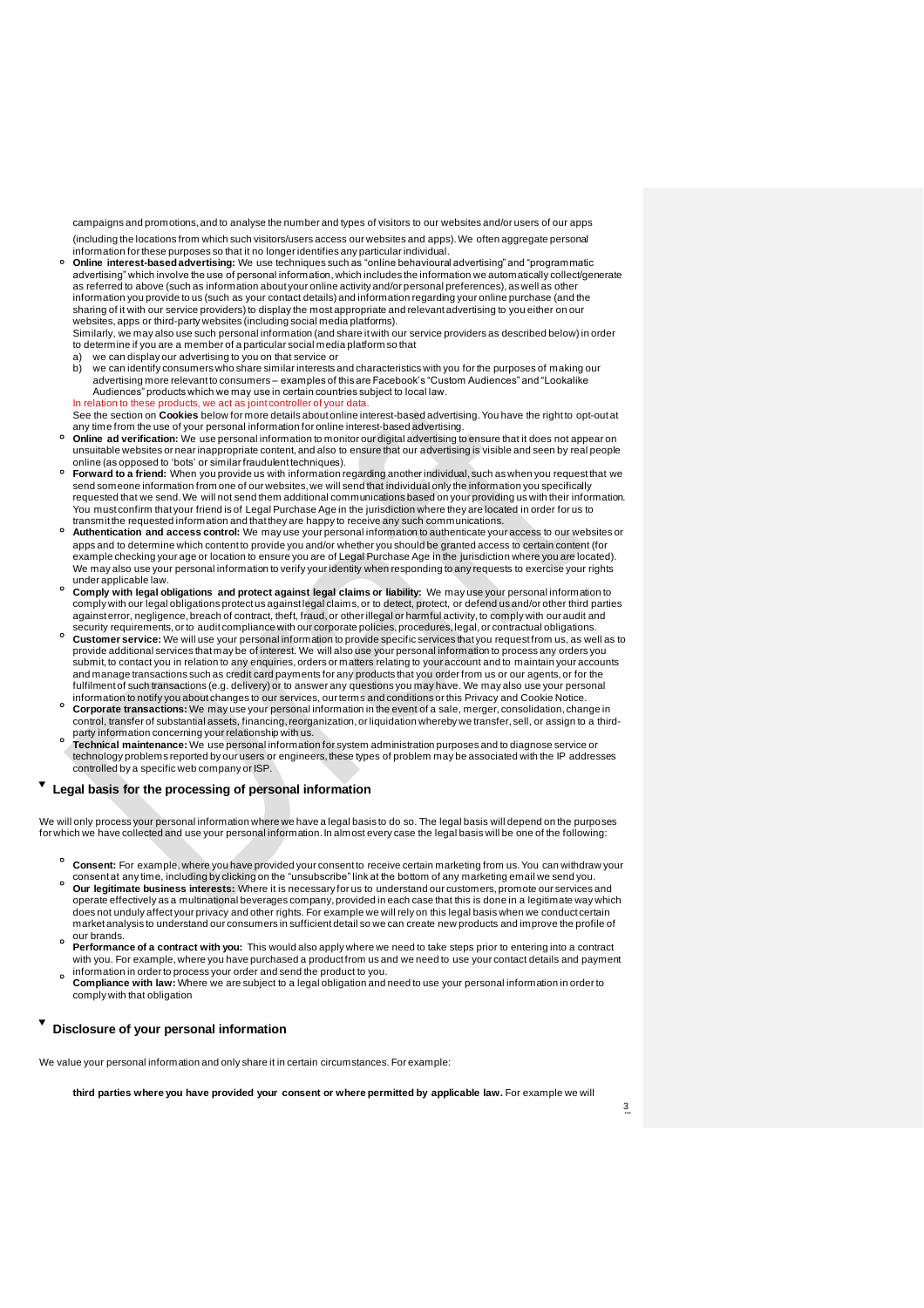obtain your permission before we allow a third party that is not an affiliate to send you any marketing and promotional information relating to that third party's products or services;

**our service providers and subcontractors, including our affiliates, and/or third party websites** (such as social media platforms or search engines) retained to perform functions on our behalf, or to provide services to us (such as warehousing and delivery) marketing and advertising (including by delivering online interest-based advertising on third party websites and social media platforms where you have consented to the use of advertising cookies set by Diageo or our partners); credit card and data processing; age verification; monitoring our digital advertisements to ensure that they do not appear on unsuitable websites or near inappropriate content and also to ensure that our advertising is visible and seen by real people online (as opposed to 'bots' or similar fraudulent techniques); software development; website hosting and management; information technology and office services; legal, accounting, audit and other professional service providers; and other services related to our business), provided such service providers and subcontractors have entered into written agreements with us and do not collect, use, or disclose the personal information for any purpose other than to perform such functions on our behalf, to provide services to us, or as otherwise required or permitted by law; to credit reference agencies who assist us with identity verification and credit reference checks, as described above

- $\circ$ third parties who, in our reasonable judgment, are providing or seeking the information as **your authorised or appointed legal agent**;
- $\circ$ a person or entity, including our affiliates, **in the event of a sale, merger, consolidation, change in control, transfer of substantial assets, financing, reorganisation, or liquidation** whereby we **transfer, sell, or assign to such third-party** information concerning your relationship with us, including without limitation, personal information that you provide and other information concerning your relationship with us; and
- $\circ$ **law enforcement, governmental or regulatory agencies**, or other third parties globally in order to comply with applicable law, or where we believe such action is necessary in order to comply with applicable law, or to detect, protect, or defend us and/or other third parties against error, negligence, breach of contract, theft, fraud, or other illegal or harmful activity, to comply with our audit and security requirements, or to audit compliance with our corporate policies, procedures, legal, or contractual obligations..

## **International data transfers**

Please note that your personal information may be transferred to, and stored at, a destination outside the country in which you reside, including countries, which have less strict, or no data protection laws, when compared to those in your country.

Whenever we transfer your information as described in the paragraph above, we will take steps which are reasonably necessary to ensure that adequate safeguards are in place to protect your personal information and to make sure it is treated securely. In these cases, we rely on approved data transfer mechanisms (for example, the EU "Standard Contractual Clauses") to ensure your information is subject to adequate safeguards in the recipient country. If you are located in the EEA or the UK, you may contact us using the contact details below for a copy of the safeguards which we have put in place to protect your personal information and privacy rights in these circumstances.

# **Public areas of our websites and apps**

Information that you post on or through the public areas of our websites and apps (e.g., chat rooms, bulletin boards, discussion<br>groups), or on social media platforms generally is accessible to, and may be collected and us unsolicited messages or other contact from others. You should not provide personal information about yourself in public (or interactive) areas of our websites, apps or social media pages.

# **Information security**

We take information security seriously and take precautions to keep your personal information secure. We have put in place<br>appropriate physical, technical, and organisational measures to safeguard the information we collec over the privacy of any communication while it is in transit to us. We therefore recommend that you do not include confidential, proprietary, or sensitive information in any such communications.

Unfortunately, no data transmission over the Internet or data storage system can be guaranteed to be 100% secure. If you have reason to believe that your interaction with us is no longer secure (for example, if you feel that the security of any account you might<br>have with us has been compromised), please immediately notify us of the problem by co

In the unlikely event that we believe that the security of your personal information in our possession or control may have been compromised, we may seek to notify you of that development. If such a notification is appropriate, we will endeavour to do so as promptly as possible under the circumstances, and, to the extent we have your email address, we may notify you by email.

You are reminded that, in accordance with the Conditions of Use for this website and/or app, you are responsible for maintaining the strict confidentiality of your account password, and you are responsible for any activity under your account and password. It is your sole responsibility to control the dissemination and use of your password, access to and use of your account, and to notify us when you wish to cancel your account. We will not be responsible or liable for any loss or damage arising from your failure to comply with this obligation.

# **Your rights**

Depending on the jurisdiction in which you are located, you have certain rights in relation to your personal information. These rights

4 /7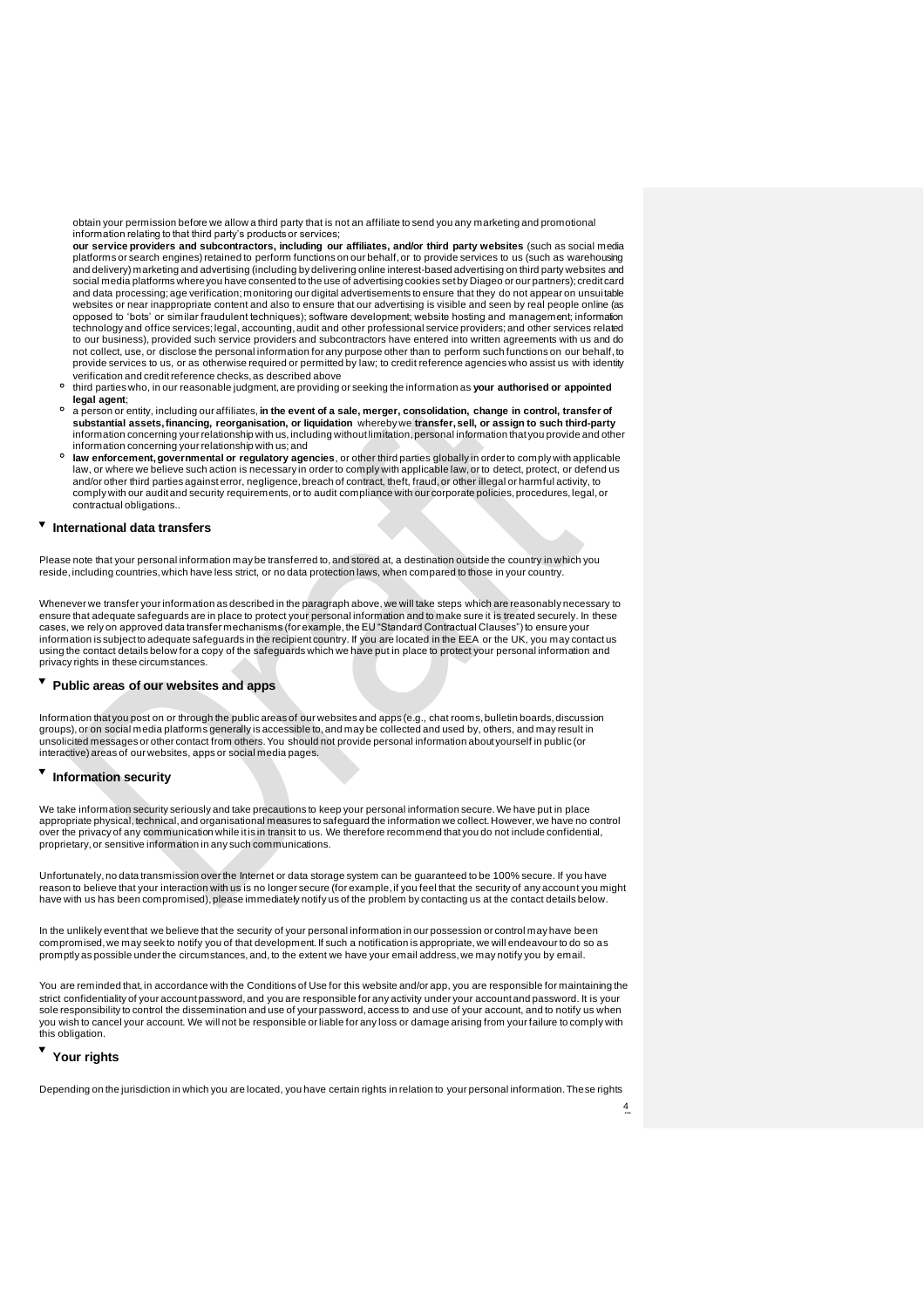### may include:

and

- the right to withdraw your consent to any processing of your personal information (where you had provided consent);
- the right to object to the processing of your information for certain purposes:
- the right to access your personal information, and the ability to erase, restrict or in certain cases receive a machinereadable copy of your personal information;
- the right to ask us to rectify any information about you that you think is inaccurate;
- the right to unsubscribe from any of our marketing communications at any time;
- the right to complain to a data protection authority if you think we have processed your personal information in a manner which is unlawful or infringes your rights;

if you have any concern(s) we suggest that you initially contact us (using the contact details below in the "How to contact us" section) so that we can investigate, and hopefully resolve, your concerns.

# **How long will we retain your personal information for?**

We will retain your personal information for the period necessary to fulfil the purposes outlined in this Privacy and Cookie Notice unless a longer retention period is required or permitted by law. After this period, it will be deleted or in some cases anonymised.

For example, where you have made a purchase with us, we will keep a record of your purchase for the period necessary for<br>invoicing, tax and warranty purposes. We may also keep a record of correspondence with you (for examp complaint) for as long as is appropriate to protect us in the event of a legal claim.

Where we have collected the personal information based on your consent and we have no other lawful basis to continue with that processing, if you subsequently withdraw your consent then we will delete your personal information. However, please note that where you unsubscribe from our marketing communications, we will keep a record of your contact details to ensure we do not send you further marketing communications in future.

# **Interfaces with Third-Party Websites and Services**

Our websites and apps may contain links, references, and content from other websites and services outside of our control. Please<br>be aware that we have no control over these websites and services and our Privacy and Cookie

We will not be liable to you for any issues arising in connection with their use of your information and we encourage you to read the<br>Privacy and Cookie Notices and Conditions of Use of any linked, referenced, or interfaci

# **Cookies and similar technologies**

Like many other websites and apps, we use cookies, scripts, pixel tags, etags, web beacons and similar technologies (collectively referred to as "cookies") to help us gather and store information about visitors to our websites and apps and certain third-party websites with whom we have partnered.

This section explains what cookies are and gives details of the specific cookies we use on our website. It also sets out why we use these cookies and provides information on the cookie choices that you and all our website visitors have.

We use a range of cookies on our website, including strictly necessary cookies, performance /analytics cookies, functional cookies<br>and advertising cookies (see more details under 'What do we use our cookies for?' below). T third party, including advertising cookies, which are used by our advertising partners to show online adverts based on your activity. When you first visit our website, you will be asked via our Cookie Preference Centre (the 'CPC') if you agree to non-essential cookies – and we will not use these cookies unless and until you provide your consent. You can also change your mind at any time using the CPC or the settings on your internet browser or device (see more details under 'How to manage cookies' below).

If you have any questions about our use of cookies, please get in touch with us using the details at the end of this notice.

### **What is a cookie?**

A cookie is a text-only string of information that a website transfers to the cookie file of the browser on your device's hard disk. A cookie will typically contain the name of the domain from which the cookie has come, the "lifetime" of the cookie, and a value, usually a randomly generated unique number. The other technologies we use serve a very similarly function but work slightly differently.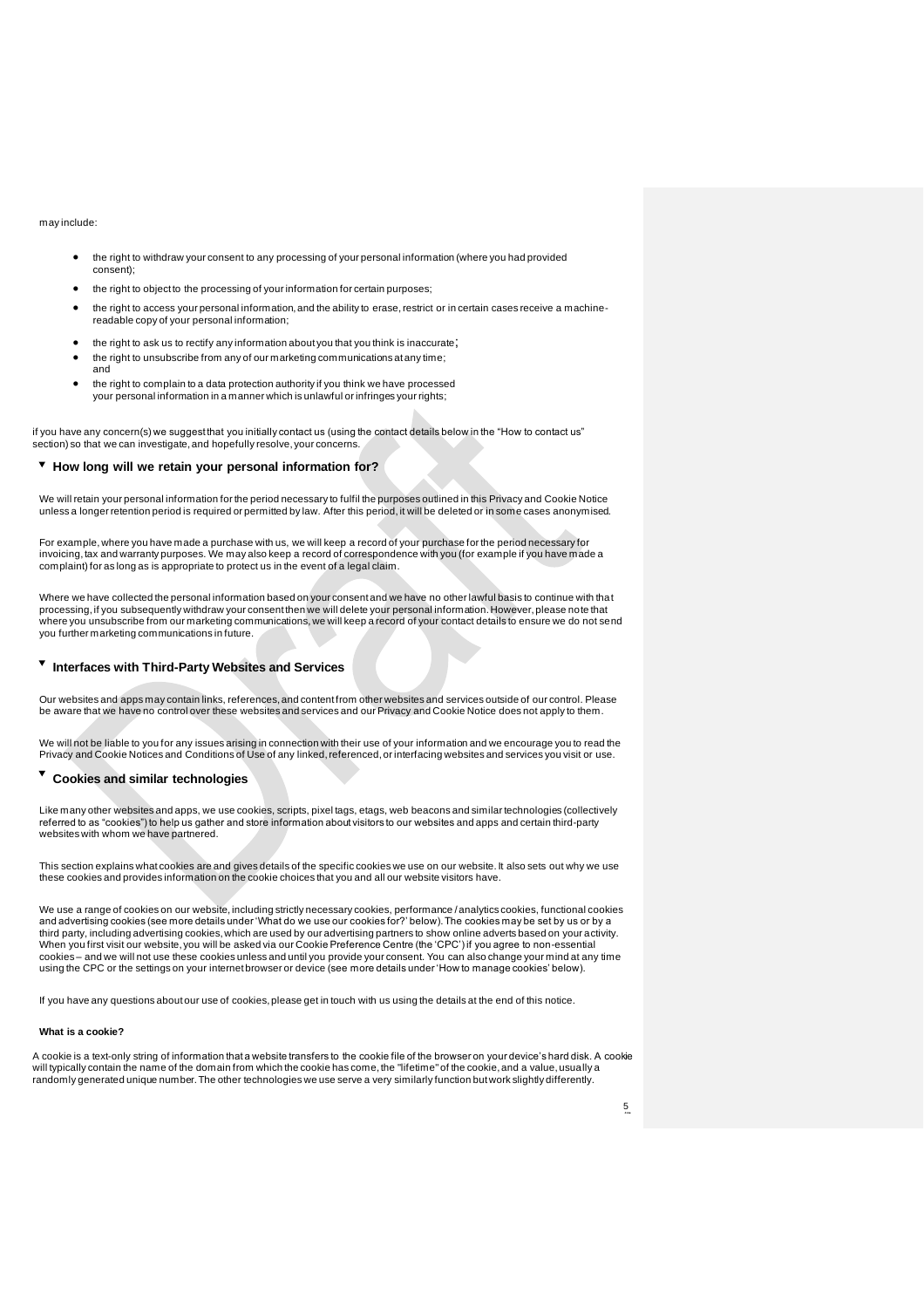We use two broad types of cookies:

- 
- **First party cookies**, served directly by us to your device when you visit our website; and<br>**Third party cookies**, served by a third party on our behalf when you visit our website and certain third-party websites with whom we have partnered.

These cookies can be divided into session cookies and persistent cookies. Session cookies are temporary cookies that remember your user choices and preferences and are then deleted as soon as you leave the site. Persistent cookies stay in one of your browser's subfolders until you delete them manually or until they expire.

Cookies are useful because they allow a website to recognise a user's device. You can find more information about cookies at: [www.allaboutcookies.org](http://www.allaboutcookies.org/).

### **How does this website use cookies?**

This website uses the following cookies for the following purposes:

- **Strictly Necessary cookies:** These cookies are essential to enable you to move around the website and use its features, such as accessing secure areas of the website. Without these cookies, our website cannot function properly and services you have asked for, like shopping baskets or e-billing, cannot be provided. Examples of Strictly Necessary Cookies we may use on this website include Content Management Cookies which are<br>required by the site for the content management system to work and Template Preference Cookies which are necess
- mobile sites and enable the site to look and feel the way it is intended to. **Performance and Analytics cookies:** These cookies collect information about how visitors use a website, for instance which pages visitors go to most often, and any error messages visitors receive from web pages. These cookies don't collect information that directly identifies a visitor. Information collected by these cookies is often aggregated and therefore
- becomes anonymous. It is only used to improve how a website works and understand how most people use our website. One example of this is Google Analytics, which we use to help analyse use of the site. This analytical tool uses cookies to collect standard internet log information and visitor behaviour information which is then aggregated so that it does not identify any individuals. The information about your use of the website and your IP address is transmitted to Google and is used by us to evaluate visitors' use of the website, compile statistical reports on website activity and create a profile of aggregated visitors based on demographics and interests. We also use a tool called Google Display Network Impression Reporting to help us understand which adverts we place on other websites in the Google Display Network are better at attracting visitors to our website. [View an overview of Google Analytics' privacy commitments here](https://support.google.com/analytics/answer/6004245). To opt out of being tracked by Google Analytics across all websites visit [here](https://tools.google.com/dlpage/gaoptout).
- $\circ$ **Functional cookies:** These cookies allow the website to remember choices you make (such as your username, language<br>or the region you are in) and provide enhanced, more personal features. These cookies can also be used to changes you have made to text size, fonts and other parts of web pages that you can customise. They may also be used to provide services you have asked for such as watching a video or posting a comment. The information these cookies collect
- may be anonymised and they cannot track your browsing activity on other websites.<br>We may place a cookie to remember your preferences (Preference Cookie) so that you do not need to re-enter your details (country/age and language preferences) on our gateway page. You can choose this by selecting 'Remember me on this device', but it is not suitable if you share your computer with someone else. This cookie does not collect your date of birth and expires automatically after 12 months.
- **Advertising cookies:** These cookies are used to deliver content that is more relevant to you and your interests based on your previous browsing across the web as well as keywords we may be able to gather from the URLs of webpages from which you accessed this website, your IP address and any search engine used to reach this website. Also, these cookies<br>may be used to deliver online interest-based advertising to you (either within this website or when you websites, including third party social media platforms) or to limit the number of times you see an advertisement. They stay on your computer unless you delete them,and they remember that you have visited a website.

Marketing cookies we use include Third Party Cookie[s set by Google, The Tr](https://policies.google.com/technologies/partner-sites)ade Desk and Facebook, whom w[e use f](https://www.thetradedesk.com/general/privacy)or online interest-based advertising. You can read Google's privacy policy here and The Trade Desk's privacy policy here.<br>We use also certain Facebook advertising to[ols \(suc](https://www.facebook.com/about/privacy/)h as Facebook "pixel") for online interest-based adv – you can read Facebook's data privacy policy here.

We may also use certain service providers to set cookies on our behalf via third party partner websites. These cookies enable us to analyse visits to specific sections of those websites and collect certain information regarding purchases of our products. The types of information collected by such cookies may include: shopping cart information, what product pages have been viewed, whether a purchase of our product has been made, which of our products have been searched for.

We may also use social sharing plugins and cookies. The Social Sharing plugin works by linking you with social media sites such as Facebook, Twitter, Instagram and Pinterest and allows interaction between your activity on social media sites and on our website through your direction. For example, using your Facebook username and password to login to our website, and using the Facebook 'Like' and 'Share' buttons on our site. Social Sharing cookies are used to remember that you are logged in to our site.

If you visit a page which we maintain on a social media site such as Facebook, it is likely that cookies will also be set on your device. These cookies are set by the social media network and so, to change the cookies that you receive from these sites,

6 /7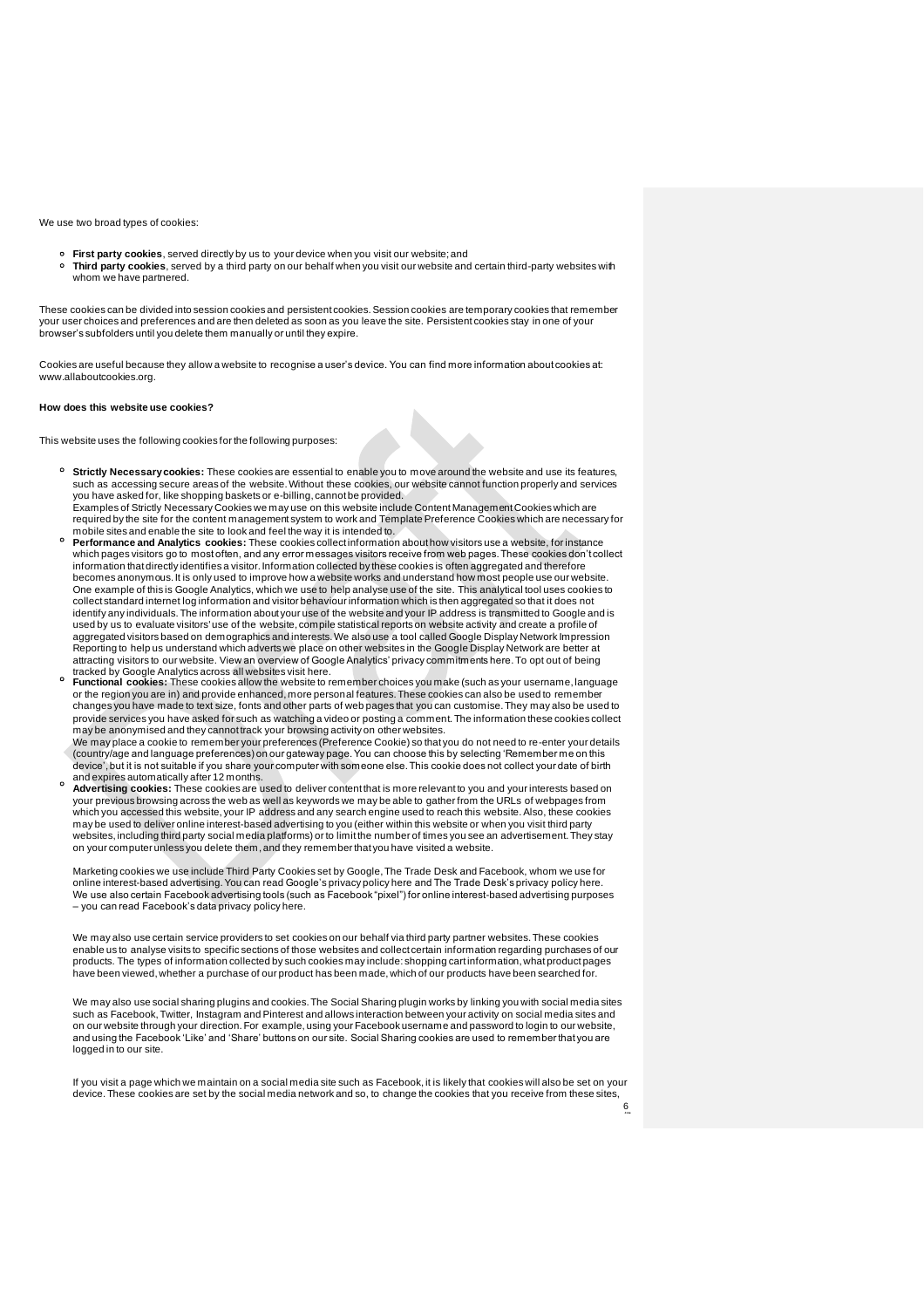even on our pages, you will need to change use the settings provided by the social media site.

For more information on the exact cookies used on our websites; please refer to the website Cookie Preference Centre (CPC).

### **How can you manage cookies?**

There are several ways you can manage our website's cookies.

## **Our Cookie Preference Centre ('CPC')**

When you first visit our site, and where applicable based on your jurisdiction, we will ask you for your cookie preferences via our CPC. Through the CPC, you can choose to provide or withhold your consent to non-essential cookies and we will only use these cookies if and when we have your consent to do so. You can disable these cookies later or change your mind at any time via the CPC (accessible through the privacy/cookie settings link at the bottom of our web pages) or through your browser settings (see below).

### **Your browser settings**

lf you are using a web browser (e.g. Google Chrome, Mozilla Firefox or Microsoft Edge), you have the ability to accept or decline<br>cookies by modifying the settings in your browser. Please refer to your browser instructions functions which your browser provides to manage cookies. If you use different browsers and/or different devices you may need to ensure that each browser is adjusted to suit your cookie preferences. For instructions on how to manage cookies in your browser,<br>please read the information available <u>[here](http://www.allaboutcookies.org/manage-cookies/)</u>. Please note that you may not be able to use all cookies are disabled.

lf you are using a mobile app, the operating system of your mobile device (e.g. Apple iOS, Google Android or Microsoft Windows)<br>provides privacy settings which let you manage how mobile apps use technologies similar to coo in certain cases make interest-based advertising available within mobile apps you use. Please refer to the instructions or help pages<br>of your mobile operating system to learn more about the functions which it provides to m

You also have the ability to opt out of online interest-based advertising using the AdChoices icon as further described below.

### **How do I opt out of online interest- based advertising?**

If you see any of our advertising with the logo on it, you're able to take control of whether you get these types of ads. This is the AdChoices icon provided by the European Interactive Digital Advertising Alliance (EDAA).

When you click through the Icon, you'll get information about the companies that provide interest-based ads on the sites you visit. You'll learn about how it works, how this type of advertising supports free content, and about other privacy choices.

If you don't want this type of advertising, you can click through to the consumer choice page to opt out from the companies that participate in the Icon program.

For further information about how to manage or delete online interest-based advertising cookies in this way visit [here](http://www.youradchoices.com/).

## **How to contact us**

We are committed to safeguarding yo[ur privacy. If you have any](https://privacyportal-uk.onetrust.com/webform/a9d71640-d3c6-49bc-bdfc-3b401ef238f2/c4b69974-07d0-464f-81f6-e45d0b09843f) comments, queries, or complaints about our collection or use of personal information please contact us *through this webform.*

By post: Global Data Privacy Officer, Global Legal Team, Diageo Plc, Lakeside Drive, Park Royal, London NW10 7HQ.

You may also contact your local data prote[ction regulator in the](https://ico.org.uk/global/contact-us/) event of any complaints. The details of the UK Information Commissioner's Office are here https://ico.org.uk/global/contact-us/ and the details of your local regulators can be provided by email a[t consumer.privacy.queries@Diageo.com](mailto:consumer.privacy.queries@Diageo.com).

**Formatted:** Underline, Font color: Accent1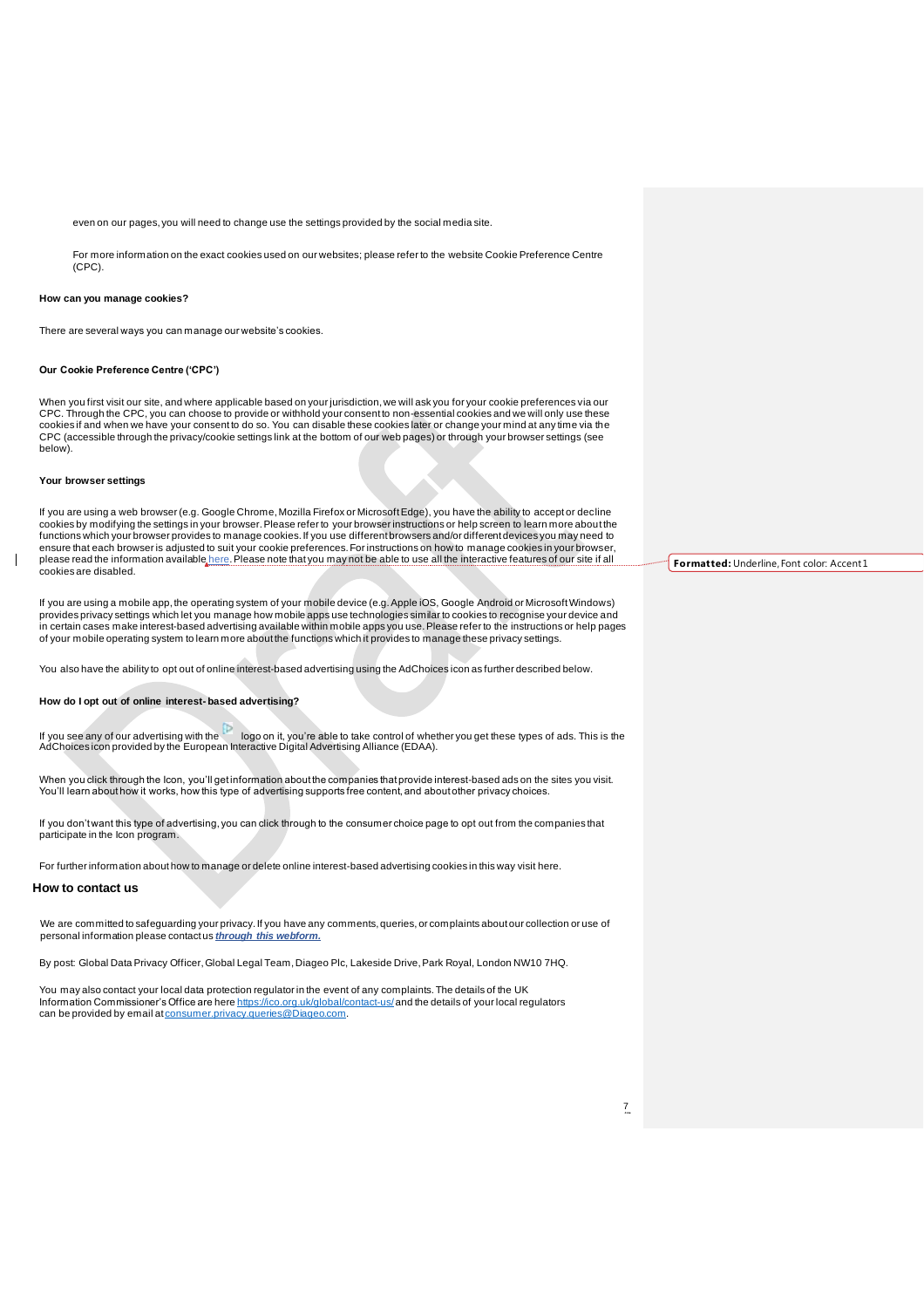## **CUSTOMERS AND SUPPLIERS**

At Diageo we value our suppliers and customers and understand the importance of the role of Data Protection in creating trusted and respected relationships. This section of this Privacy and Cookie Notice applies to all individuals that act on behalf of Diageo's customers and suppliers (including employees, workers and contractors), or are natural persons acting as suppliers or customers. For the purpose of this section, "you" means an individual acting on behalf of one of Diageo's customers or suppliers (or a natural person acting as supplier or customer); and "your employer" means the organisation that you are acting on behalf of.

The following sections of this Privacy and Cookie Policy shall apply equally to you as it applies to our consumers:

- Introduction;
- Who we are:
- Are you of legal purchase age;
- Disclosure of your personal information;
- International data transfers;
- Public areas of our websites and apps;
- Information security;
- Your rights;
- How to make a complaint;
- How long will we retain your personal information for;
- Interfaces with Third-Party Websites and Services;
- Cookies and similar technologies; and
- How to contact us.

Where you are representing one of our suppliers or customers (or are a natural person acting as one of our suppliers or customers), in addition to those set out above, the following sections will also apply to your use of the website:

### • **What types of personal data do we collect?**

- o name (first, middle and surname), gender, address, country of residence, date of birth, work address, work email address, work phone number;
- o employment details, including position, title;
- o where you are a natural person acting as a supplier or a customer, financial information (e.g. bank account details); and
- o your electronic identification data where required for the purpose of delivering products or services to us (e.g. login, passwords, badge number and picture, IP address, online identifiers/cookies, logs, access and connection times, CCTV footage).
- tax numbers and business licences (if you are a sole trader),
	- your mailing preferences, delivery instructions, reference information, customer service preferences,
- your vehicle and other visitor information collected when you visit our facilities (including, at some facilities, video surveillance of facility perimeters)
- We will also maintain records of our correspondence with you.

• If you are an employee of a customer or supplier and wish to participate in one of our training projects such as " Learning for Life" we may ask to collect details such as your ethnicity or education.

**We may also** collect personal information from you as part of our Business Partner identification verification process ("Know Your Customer" or "Know Your Business Partner", as relevant), for example, copies of your identification documents and<br>details of your ownership of the business. We may collect this information directly from you or from circumstances set out below, a credit reference agency.

In the course of our relationship with you and your employer, we may collect and process additional categories of personal data which are not specified above, for example if you voluntarily disclose it to us. In accordance with our legal obligations, we will be transparent about any new processing of personal data.

Note that where, in the course of conducting any anti money laundering or other legally mandated checks on you, we<br>process information about your criminal convictions, political opinions or other special category data, we basis that (i) you have given your explicit consent, acknowledging that the processing is strictly necessary for Diageo in order to continue or commercial relationship with you in light of our legal and commercial commitments; and/or (ii) it<br>is necessary for the prevention of, or detection, prosecution or litigation against of, unlawful act financing and money laundering.

### • **How do we handle your information fairly and lawfully?**

o The processing described here is **necessary for us to be able to perform the contract** you have entered into with us (or take steps prior to entering into a contract) or to comply with our legal obligations.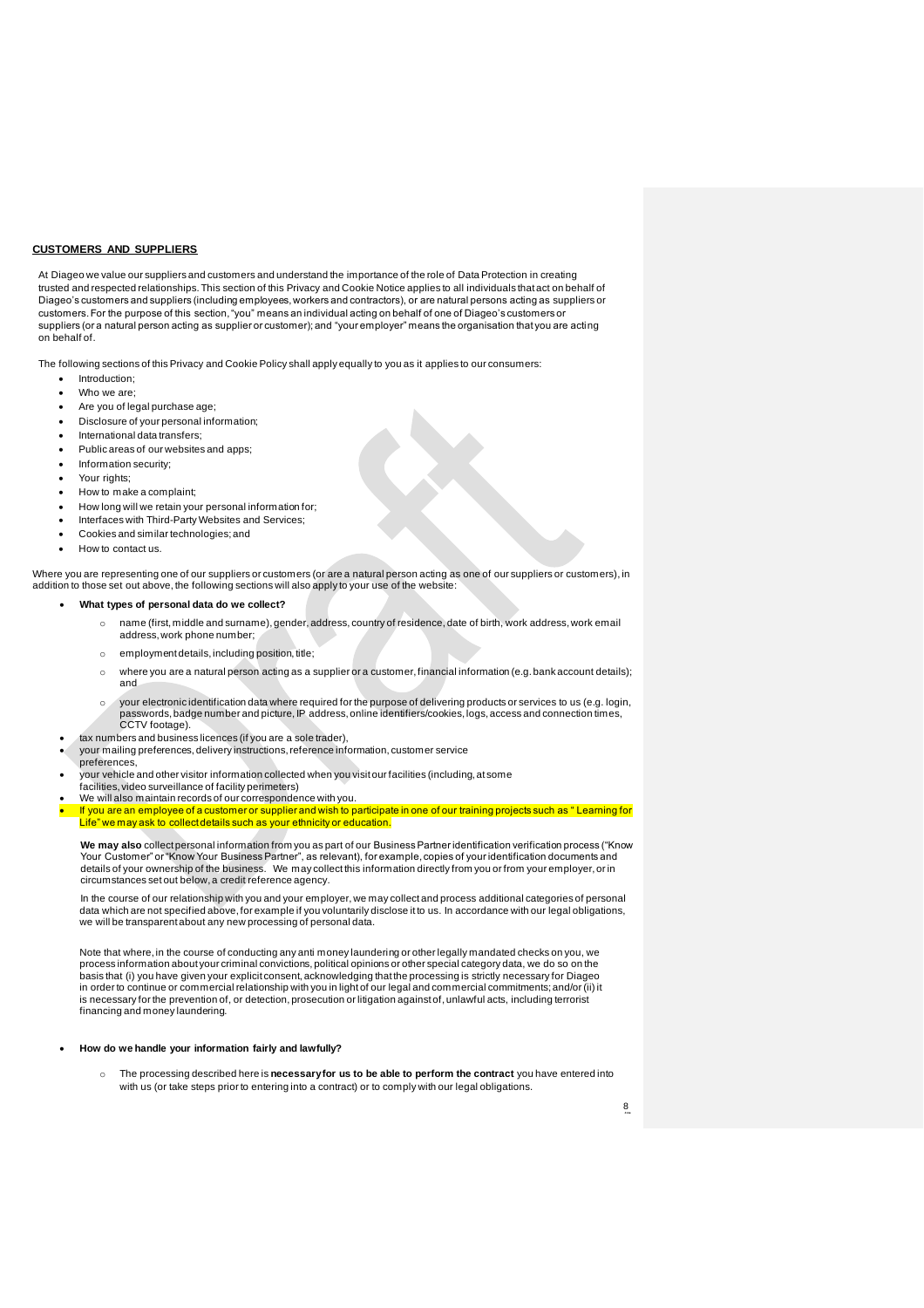- o The processing is also necessary for the **legitimate interests** we pursue as a company, including to benefit from cost-effective services, to offer and market our products to you and ensuring compliance with statutory obligations and ensuring the administration of our relationship with our suppliers.Where we process personal data for our legitimate interest, we will limit that processing to strictly what is necessary to achieve that objective
- o In limited circumstances, we may also seek your **consent** to process personal data about you for a particular purpose, and in those circumstances you will have a choice.
- o The personal data we process may be held in in an unstructured way, such as paper records and in Outlook email and in a structured way within various company systems, applications, solutions and databases; some of which may be owned and/or operated by third parties. Where we engage with such third parties, we impose upon them contractual requirements to protect personal data.

### • **Third parties from which we may collect your personal information**

- We obtain your personal data from a number of sources, including from your employer (as applicable) and from any details that you subsequently provide to us during our engagement with you.
- We monitor communications on our networks, including office and mobile telephone networks and as detailed in our Information Management and Security Global Policy. The information collected may be periodically reviewed by authorised staff to ensure compliance with our policies and to detect any unauthorised use of our IT infrastructure and systems.

### • **For what purposes will we use your personal information?**

- o We process your personal information in order to be able to provide our products to our customers or to receive a service from our suppliers. In particular, we process your data for the following purposes:
	- To carry out identification verification checks. In some countries we may use a credit reference agency to assist with those checks and so we will have to share with the agency certain personal information, including your forename and surname, personal address and previous address, date of birth and gender to help them confirm your identity. managing the relationship with our customers and suppliers including processing orders;
	- arranging the negotiation, sale and delivery of our products;
	- organising tenders, implementing tasks in preparation of or to perform existing contracts;
	- to confirm the financial health of your business, in circumstances where we are considering establishing or continuing a commercial relationship with you as an individual (e.g. as a sole trader), extending a credit or evaluating your credit standing. As a result we reserve the right to gather and share relevant credit information with appropriate third parties.
	- monitoring activities at our facilities, including compliance with applicable policies as well as health and safety rules in place;
	- granting you access to our training modules allowing you to provide us with certain services;
	- archiving and record-keeping;
	- billing and invoicing:
	- Upholding our Code of Business Conduct and internal governance requirements, breach management and compliance requirements, includingassuranceand advisory reviews and audits to ensure an appropriate controls andcompliance environment;
	- Legal compliance, requirements and obligations including (i) conducting of internal investigations where there is reason to believe and a requirement to assess that there has been a breach of the Diageo Code of Business Conduct or a breach of the law; (ii) meeting our anti-bribery and anti-money laundering obligations, both at the start of the business relationship and on an ongoing basis (iii) responding to regulatory requests for information; (iv) responding to discovery requests, court orders and/or in response to third party subpoenas in the context of litigation, mediation, arbitration or some other dispute resolution forum; (v) providing documents in the context of litigation or pre-litigation in an effort to pursue or defend claims on behalf of Diageo our affiliates, employees or third parties; (vi) defending any claims made against Diageo our affiliates, employees or third parties from time to time; (vii) pursuing claims by Diageo our affiliates, employees or third parties against other persons or entities from time to time; (viii) protecting the interests of Diageo, our affiliates, employees or third parties (for example, in the event of a regulatory matter) and (ix) for any other legitimate purpose in the context of a legal dispute;